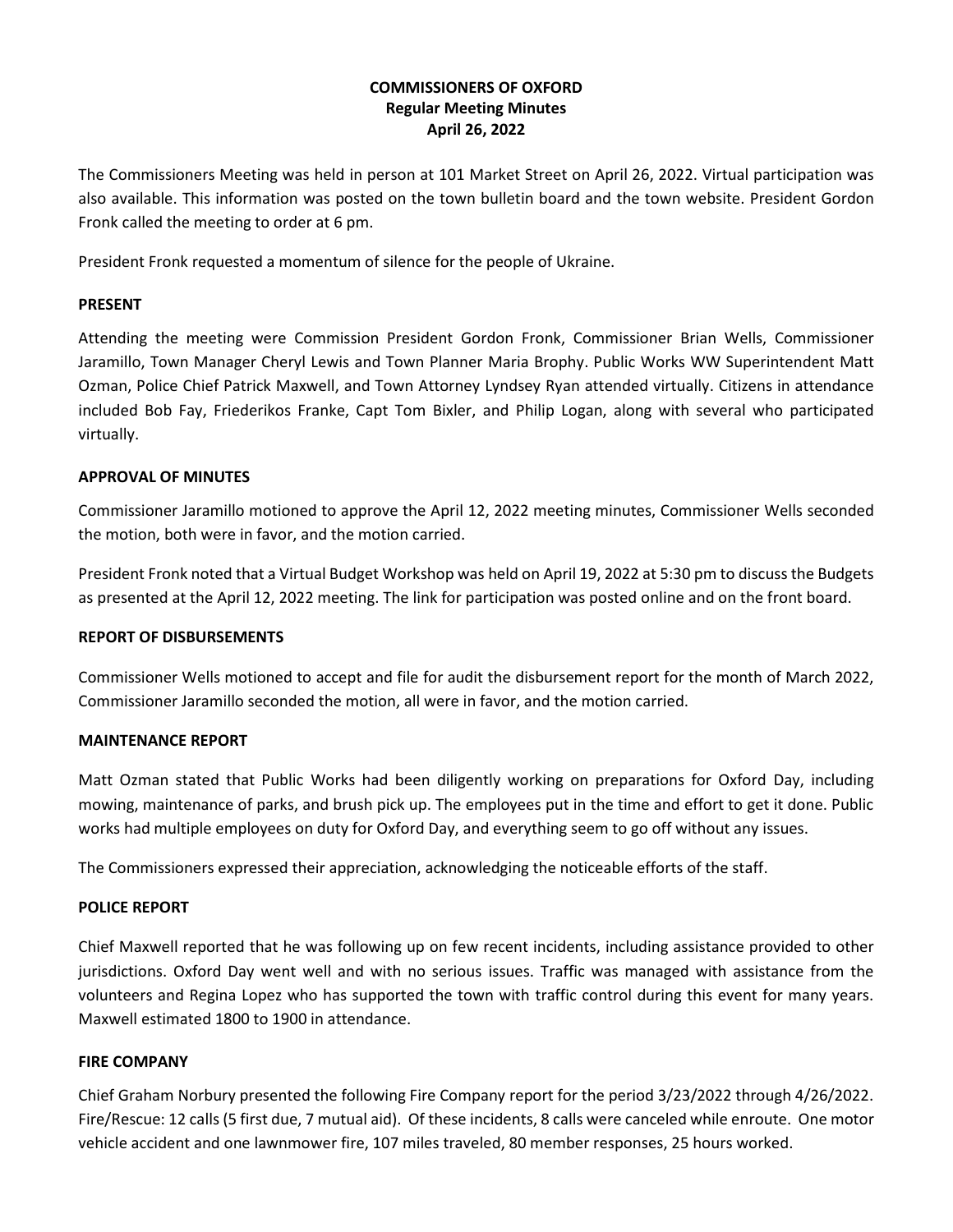Medical: 20 calls (15 patients transported, 1 inter-facility "routine" transport, 2 citizen assists, 2 accidental medical alarm activations), 548 miles traveled, 109 member responses, 116 hours worked.

Easton Memorial Hospital has once again been experiencing longer than usual wait-times due to staffing and emergency room bed availability. COVID continues to make its appearance in the community and citizens are reminded to avoid close contact whenever possible.

Boat 20 suffered a mechanical breakdown while responding to an incident south of Tilghman Island on 4/14. As a result of a catastrophic failure of the starboard engine the boat is out of service for the foreseeable future. We are investigating feasibility of running it in reduced capacity (on one engine) but this may not be practical. Our replacement boat is currently under construction at Elzy Custom Boats Inc in Cambridge with tentative completion late this summer. The critical path for the new boat looks to be delivery of the engines which are presently on extended back-order and are not expected until late August.

Our new ambulance was ordered last winter and is still awaiting assignment of a chassis from Ford Motor Co.

Next breakfast will be on Mother's Day, May 8.

### **PUBLIC HEARINGS**

The public hearing for Ordinance 2202: AN ORDINANCE OF THE TOWN OF OXFORD TO AMEND THE HARBOR LINE TO ELIMINATE THE NONCONFORMING STATUS OF SEVERAL EXISTING PIERS AFFIXED TO PROPERTIES WITHIN TOWN CREEK IN THE AREA KNOWN AS CROCKETT'S COVE was opened. Lewis provided a brief explanation noting the changes would correct non-conforming issues within the cove and that the Board of Port Wardens had voted in support of the ordinance at the April meeting. She also pointed out one correction from the initial mapping, after it was determined the Harbor Line could not enter the federal Anchorage Basin, noting that the Port Wardens would be reviewing the remainder of the Harbor Line that is in conflict with private piers and will provide future recommendations. No public comment was presented.

### **UNFINISHED BUSINESS**

With no further comments, Commissioner Wells motion to approve Ordinance 2202: AN ORDINANCE OF THE TOWN OF OXFORD TO AMEND THE HARBOR LINE TO ELIMINATE THE NONCONFORMING STATUS OF SEVERAL EXISTING PIERS AFFIXED TO PROPERTIES WITHIN TOWN CREEK IN THE AREA KNOWN AS CROCKETT'S COVE, Commissioner Jaramillo seconded the motion, all were in favor, and the motion carried.

Philip Logan came to discuss his proposals for installation of Middle Passage Marker signage at the Strand waterfront, signage which was had been discussed in prior meetings. President Fronk noted that two locations had been proposed for consideration, to the left and to the right of the Ferry landing. Logan stated he envisioned the area to be more an area of reflection than a place for a sign and as such has proposed a full design including walkways and decking. After discussion of the two locations, it was determined that the area of the living shoreline to the left of the landing would not be feasible due to multiple constraints including wetlands regulations and safety hazards presented with the proximity to the drive path to the landing. As the proposal was more significant than anticipated, the question of funding was addressed, and Logan suggested he could raise private and or grant funding for the project. It was also noted that reaching a conclusion and construction by the July 1 date for the celebration would be difficult, and it was possible the scale could be reduced or a temporary sign demonstrating the intent could be incorporated. Suggestions from the Sign Committee were also presented suggesting a simpler design and also a recommendation that the town property near the Customs House be given another review as it presented a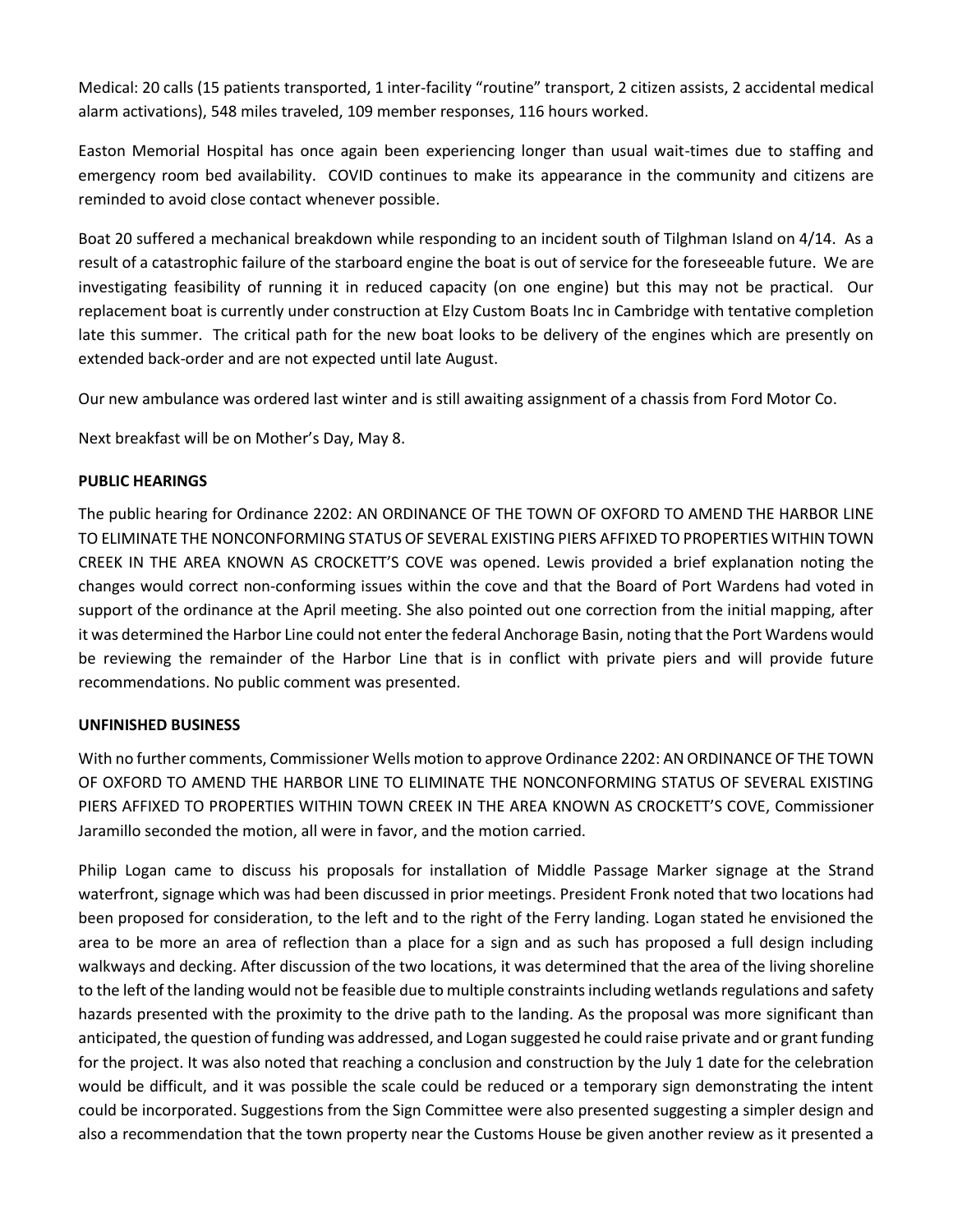nice overlook opportunity. Capt. Bixler offered that the Ferry was in favor of the conceptual idea, but that he was reminding all that this landing is basically a vehicular path and presents numerous concerns, which he request the Commissioners take into consideration during their deliberation, especially pointing out that any area that would inhibit ingress and egress of vehicles would be serious safety hazard. Following discussion of the proposals and the suitability of the two areas under consideration, to the right of the Ferry landing and the grassy area to the right of the Customs House, it was suggested a workshop be held that includes the commissioners, the neighboring commercial properties, the sign committee and other players to review the proposals and determine feasibility, impacts to the area, and what would be most appropriate so that the Commissioners could prepare something to be provided to the public for review and consideration. A workshop will be setup prior to the next Commissioners meeting.

### **NEW BUSINESS**

**Ordinance 2203 - AN ORDINANCE OF THE TOWN OF OXFORD AMENDING GENERAL AND ENTERPRISE BUDGET ADOPTED BY ORDINANCE 2108 FOR THE FISCAL YEAR BEGINNING JULY 1, 2021 AND ENDING JUNE 30, 2022 TO ADJUST CERTAIN LINE ITEMS AND TO RE-APPROPRIATE CERTAIN FUNDS,** which was presented virtually at the April 12, 2022 meeting and was the subject of a workshop on April 19, 2022, was motioned for introduction by Commissioner Fronk, Commissioner Jaramillo seconded the motion, all were in favor and the motion was carried. A public hearing was scheduled for the regular Commissioners meeting at 6 pm on May 24, 2022.

**Ordinance 2204 - AN ORDINANCE OF THE TOWN OF OXFORD ADOPTING A GENERAL/ENTERPRISE BUDGET FOR THE FISCAL YEAR BEGINNING JULY 1, 2022 AND ENDING JUNE 30, 2023, AND ESTABLISHING A TAX RATE OF \$ .32 PER \$100 OF ASSESSED REAL PROPERTY VALUE,** which was presented virtually at the April 12, 2022 meeting and was the subject of a workshop on April 19, 2022, was motioned for introduction by Commissioner Jaramillo, Commissioner Wells seconded the motion, all were in favor and the motion was carried. A public hearing was scheduled for the regular Commissioners meeting at 6 pm on May 24, 2022. Lewis noted the tax rate was rounded up to .32 from the FY 2022 rate of .3187.

**Ordinance 2205 - AN ORDINANCE OF THE TOWN OF OXFORD TO REPEAL ORDINANCE NUMBER 2109 AND TO SET NEW WATER AND SEWER RATES FOR THE TOWN, COMMENCING JULY 1, 2022,** which was presented virtually at the April 12, 2022 meeting and was the subject of a workshop on April 19, 2022, was motioned for introduction by Commissioner Wells, Commissioner Jaramillo seconded the motion, all were in favor and the motion was carried. A public hearing was scheduled for the regular Commissioners meeting at 6 pm on May 24, 2022. Lewis noted that the proposed 3% increase in rates would create a baseline quarterly increase of \$9.

Bob Rauch, representing Rodney Spring the owner of two parcels consisting of approximately 15.5 acres directly south of and adjoining the town's Public Works facility, approached the Commissioners to request consideration of annexation of the properties for development. Rauch stated the annexation is consistent with the town and counties comprehensive plans, is listed as Tier 2 for water and sewer, in the Special Flood Hazard Area, and has been a point of discussion over the years. He would like to present a petition for annexation with a concept plan, and there was a desire to determine what the town wants and do they support the idea of annexation. Current zoning is Town Residential and they would be seeking R1C or R1. Rauch provided information from the Comp Plan, and offered numerous other statements regarding the town's regulations. Following discussion of the possible annexation and process, Lewis noted that there would be multiple steps, which would include the Planning Commission and public involvement, and recommended that any proposed development should be clarified prior to annexation so that a proper Annexation Agreement would be prepared inclusive of all costs and expectations. She stated after the office completed the initial investigation, an annexation process specific to the request could be detailed. Attorney Ryan stated the town would need to review any proposed development prior to annexation in order to determine the level of services like water and sewer that would be required, along with addressing roads and fire service, etc. Further discussion was held regarding possible development and what the needs of the town